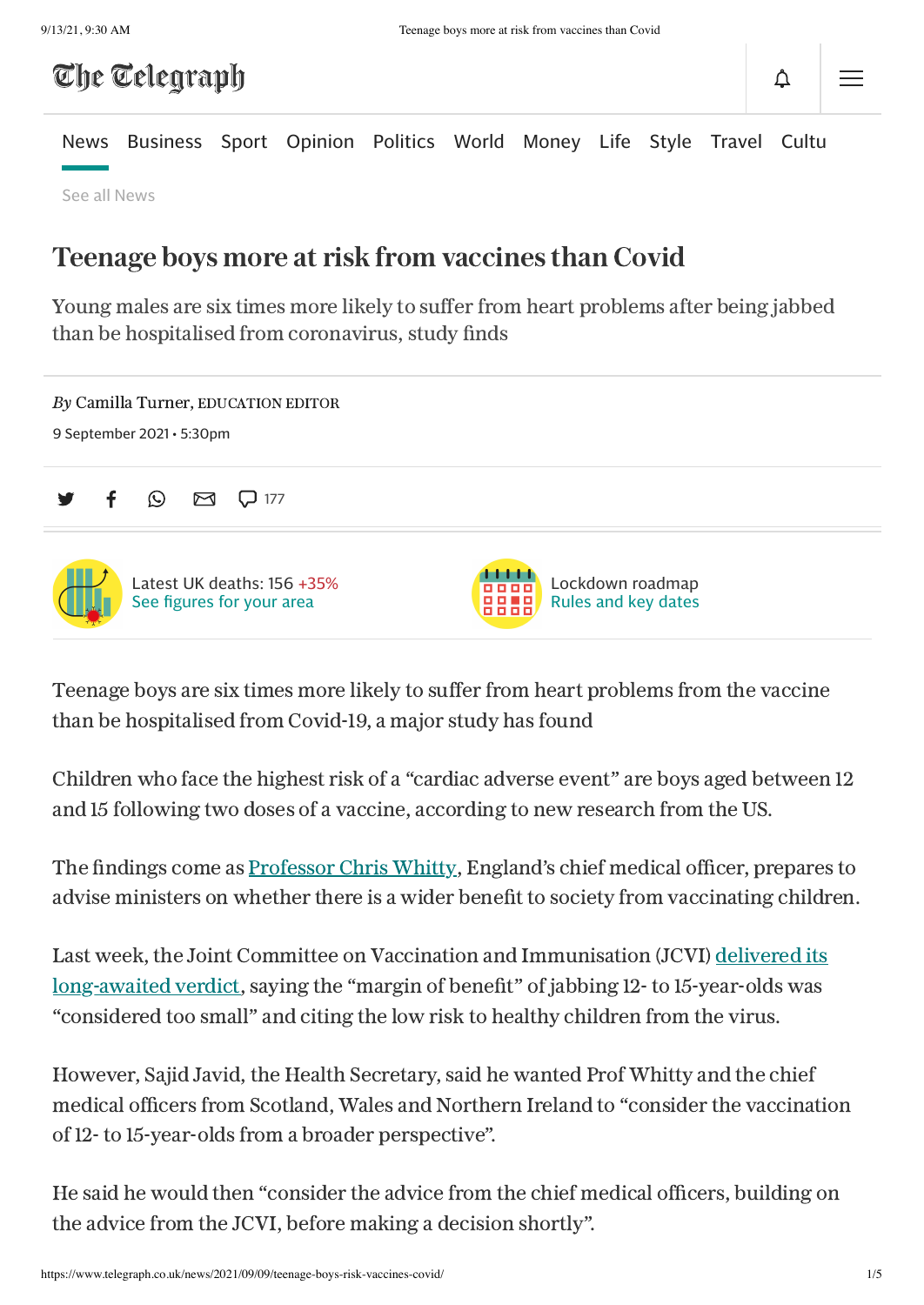### Report will prompt fresh concerns over jabs for children

Research published on Thursday will prompt fresh concerns about whether the risk of the vaccine outweighs the benefits for otherwise healthy children.

A team led by Dr Tracy Hoeg at the University of California investigated the rate of cardiac myocarditis - heart inflammation – and chest pain in children aged 12-17 following their second dose of the vaccine.

They then compared this with the likelihood of children needing hospital treatment owing to Covid-19, at times of low, moderate and high rates of hospitalisation.

Researchers found that the risk of heart complications for boys aged 12-15 following the vaccine was 162.2 per million, which was the highest out of all the groups they looked at.

Evidence from studies show it is unlikely for boys to suffer either heart problems from the vaccine or be hospitalised by Covid.

The second highest rate was among boys aged 16-17 (94.0 per million) followed by girls aged 16-17 (13.4 per million) and girls aged 12-15 (13.0 per million).

Meanwhile, the risk of a healthy boy needing hospital treatment owing to Covid-19 in the next 120 days is 26.7 per million. This means the risk they face from heart complications is 6.1 times higher than that of hospitalisation.

This is based on current rates of [hospitalisations](https://www.telegraph.co.uk/news/2021/07/26/exclusive-half-covid-hospitalisations-tested-positive-admission/) from Covid-19, which are judged to be "moderate". During a period of low risk of hospitalisation, such as June 2021, the likelihood of heart complications rises to 22.8 times higher, and during a period of high risk, such as January 2021, the likelihood of heart complications is still 4.3 times higher.

The study, which has not yet been peer reviewed, analysed reports of adverse effects children have suffered from the vaccine between January and June of this year.

The study looked at MRNA vaccines - such as Pfizer and Moderna - which will be particularly relevant for Britain because youngsters will not be given the AstraZeneca jab because of the increased risk of [dangerous](https://www.telegraph.co.uk/news/2021/08/11/deadly-blood-clots-have-stopped-since-under-40s-advised-not/) blood clots.

Last Friday, the JCVI could only recommend that jabs among 12- to 15-year-olds be extended to include children with major heart, lung, kidney, liver and neurological conditions.